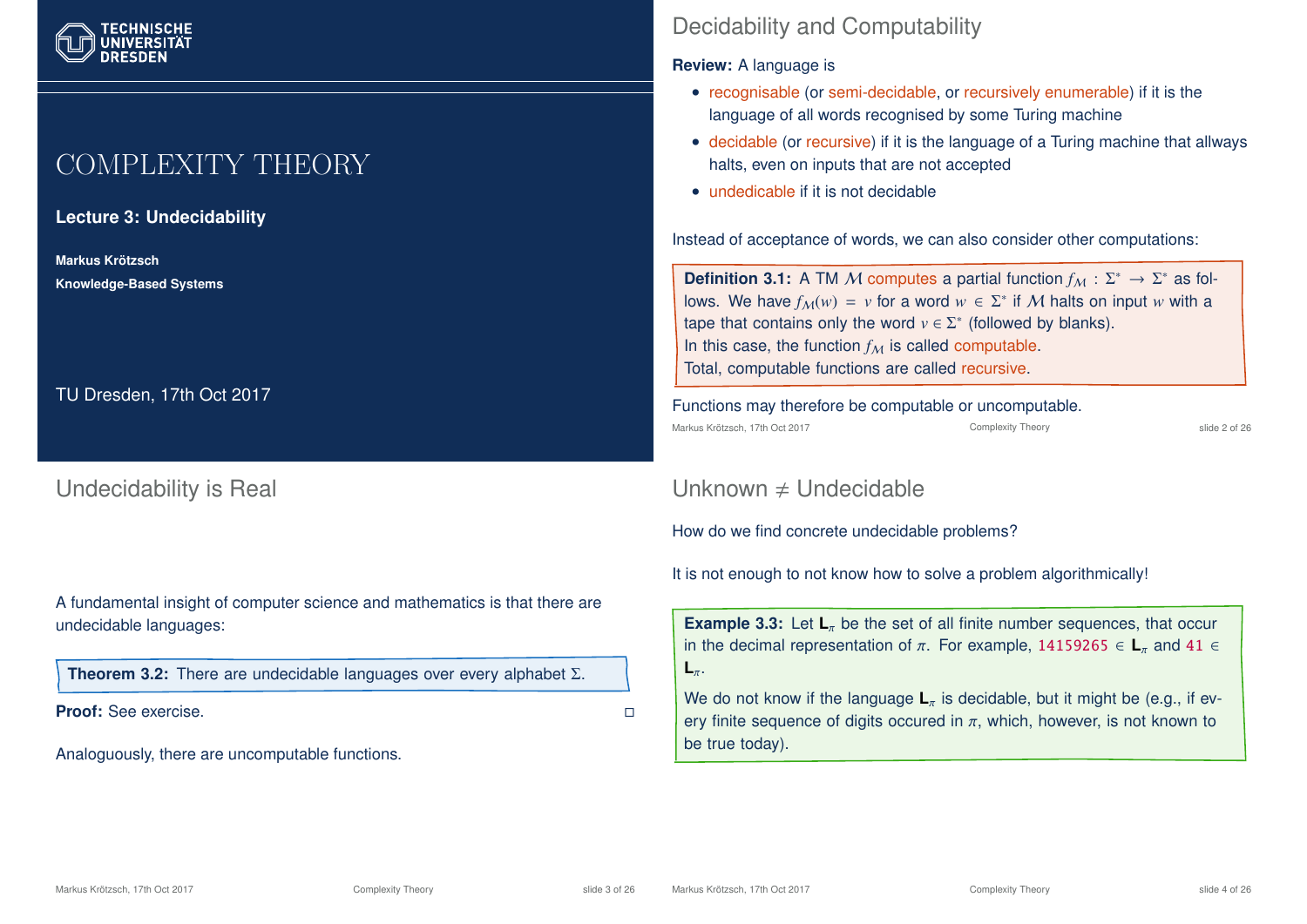## Unknown  $\neq$  Undecidable (2)

There are even case, where we are sure that a problem is decidable without knowning how to solve it.

**Example 3.4 (after Uwe Schöning):** Let  $L_{\pi}$  be the set of all number sequences of the form  $7<sup>n</sup>$  that occur in the decimal representation of  $π$ .

### L<sub>π7</sub> is decidable:

- Option 1: π contains sequences of arbitrary many 7. Then  $\mathbf{L}_{\pi7}$  is decided by a TM that accepts all words of the form 7 *n* .
- Option 2:  $\pi$  contains sequences of 7s only up to a certain maximal length  $\ell$ . Then  $\mathbf{L}_{\pi}$  is decided by a TM that accepts all words of the form  $7^n$  with  $n \leq \ell$ .

In each possible case, we have a practical algorithm  $-$  we just don't know which one is correct.

## Busy Beaver

A small variation of the step counter function leads to the Busy-Beaver Problem:

Tibor Radó, BB inventor

**Definition 3.6:** The Busy-Beaver function  $\Sigma : \mathbb{N} \to \mathbb{N}$  is a total function, where Σ(*n*) is the maximal number of x that a DTM with at most *n* states and tape alphabet  $\Gamma = \{x, \Box\}$  can write when starting on the empty tape an dbefore it eventually halts.

**Note:** The exact value of Σ(*n*) depends on details of the TM definition. Most works in this area assume a two-sided infinite tape that can be extended to the left and to the right if necessary.

## A First Undecidable Problem (1)

### **Question:** If a TM halts, how long may this take in the worst case?

**Answer:** Arbitrarily long, since:

- (a) the input might be arbitrarily long
- (b) the TM can be arbitrarily large

**Question:** If a TM with *n* States and a two-element tape alphabet  $\Gamma = \{x, \Box\}$  halts on the empty input tape, how long may this take in the worst case?

**Answer:** That depends on *n* . . .

**Definition 3.5:** We define *S(n)* as the largest number of steps that any DTM with *n* states and tape alphabet  $\Gamma = \{x, \Box\}$  executes on the empty tape, before it eventually halts.

**Observation:** *S* is well defined.

- The number of TMs with at most *n* states is finite
- Among the relevant *n*-state TMs there must be a largest number of steps before halting (TMs that do not halt are ignored)

Markus Krötzsch, 17th Oct 2017 **Complexity Theory** Complexity Theory slide 6 of 26

## Example

The Busy-Beaver number  $\Sigma(2)$  is 4 when using a two-way infinite tape. The following TM implements this behaviour:



 $W$ e obtain:  $A \sqcap F$  x $B \sqcap F$  *Axx*  $F$   $B \sqcap x$ x  $F$   $A \sqcap x$ xx  $F$  x $B$ xxx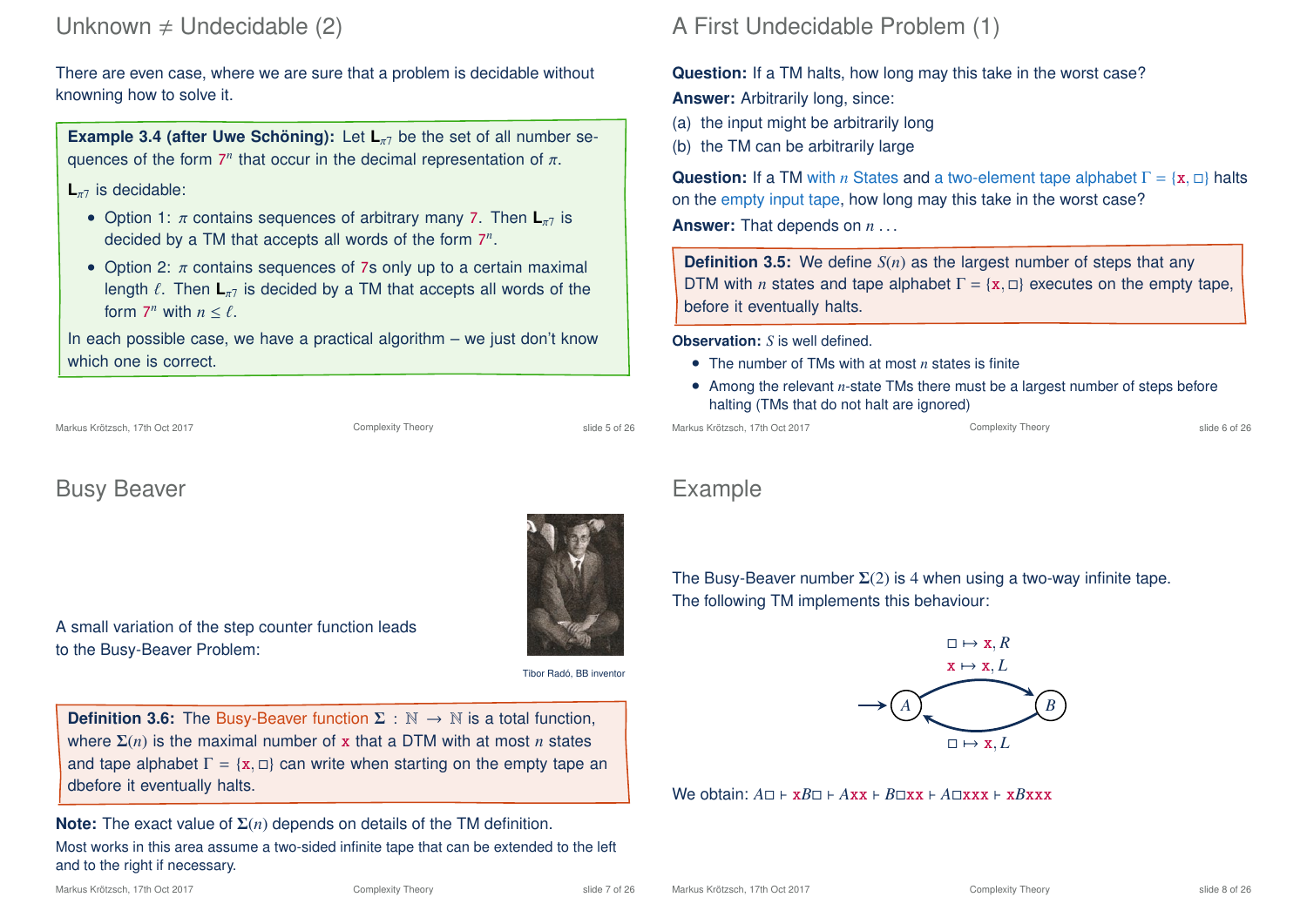## Computing Busy-Beaver?

How hard could this possibly be?

**Theorem 3.7:** The Busy-Beaver function is not computable.

**Proof sketch:** Suppose for a contradiction that Σ is computable.

- Then we can define a TM  $M_{\Sigma}$  with tape alphabet {x,  $\Box$ } that computes  $\mathbf{x}^n \mapsto \mathbf{x}^{\Sigma(n)}$ .
- Let  $M_{+1}$  be a TM that computes  $x^n \mapsto x^{n+1}$ .
- Let  $M_{\times 2}$  be a TM that computes  $x^n \mapsto x^{2n}$ .
- Let *k* be the total number of states in  $M_{\Sigma}$ ,  $M_{+1}$ , and  $M_{\times 2}$ . There is a TM  $I_k$ with  $k$  states that writes the word  $\mathbf{x}^k$  to the empty tape.
- When executing  $I_k$ ,  $M_{\times 2}$ ,  $M_{\Sigma}$ , and  $M_{+1}$  after another, the result is a TM with 2*k* states that writes  $\Sigma(2k) + 1$  times x before halting.

## Proof Notes

**Note 1:** The proof involves an interesting idea of using TMs as "sub-routines" in other TMs. We will use this again later on.

**Note 2:** If a TM can compute  $f : \mathbb{N} \to \mathbb{N}$  in the usual inary encoding, it is not hard to get a TM for  $x^n \mapsto x^{f(n)}$  by just using unary encoding instead.

**Note 3:** Transforming an arbitrary TM into one that uses only symbols  $\{x, \Box\}$  on its tape is slightly more involved, but doable.

| • Hence $\Sigma(2k) \geq \Sigma(2k) + 1$ – contradiction. |                   |               |                                |                          |                |  |
|-----------------------------------------------------------|-------------------|---------------|--------------------------------|--------------------------|----------------|--|
| Markus Krötzsch, 17th Oct 2017                            | Complexity Theory | slide 9 of 26 | Markus Krötzsch, 17th Oct 2017 | <b>Complexity Theory</b> | slide 10 of 26 |  |

## Busy Beaver in Practice

"Maybe the theoretical uncomputability is not really relevant after all – in practice, we surely can find values for practically relevant sizes of TMs, no?"

Well, progress since the 1960s has been rather modest:

*n*: 1 2 3 4 5 6 7 8  $Σ(n)$ : 1 4 6 13 ≥ 4098 ≥ 3, 5 × 10<sup>18267</sup> gigantic insane

For  $n = 10$ , one has found a lower bound of the form  $\Sigma(10) > 3^{3^3}$ . 3 , where the complete expression has more than  $7.6 \times 10^{12}$  occurrences of the number 3.

**Universality**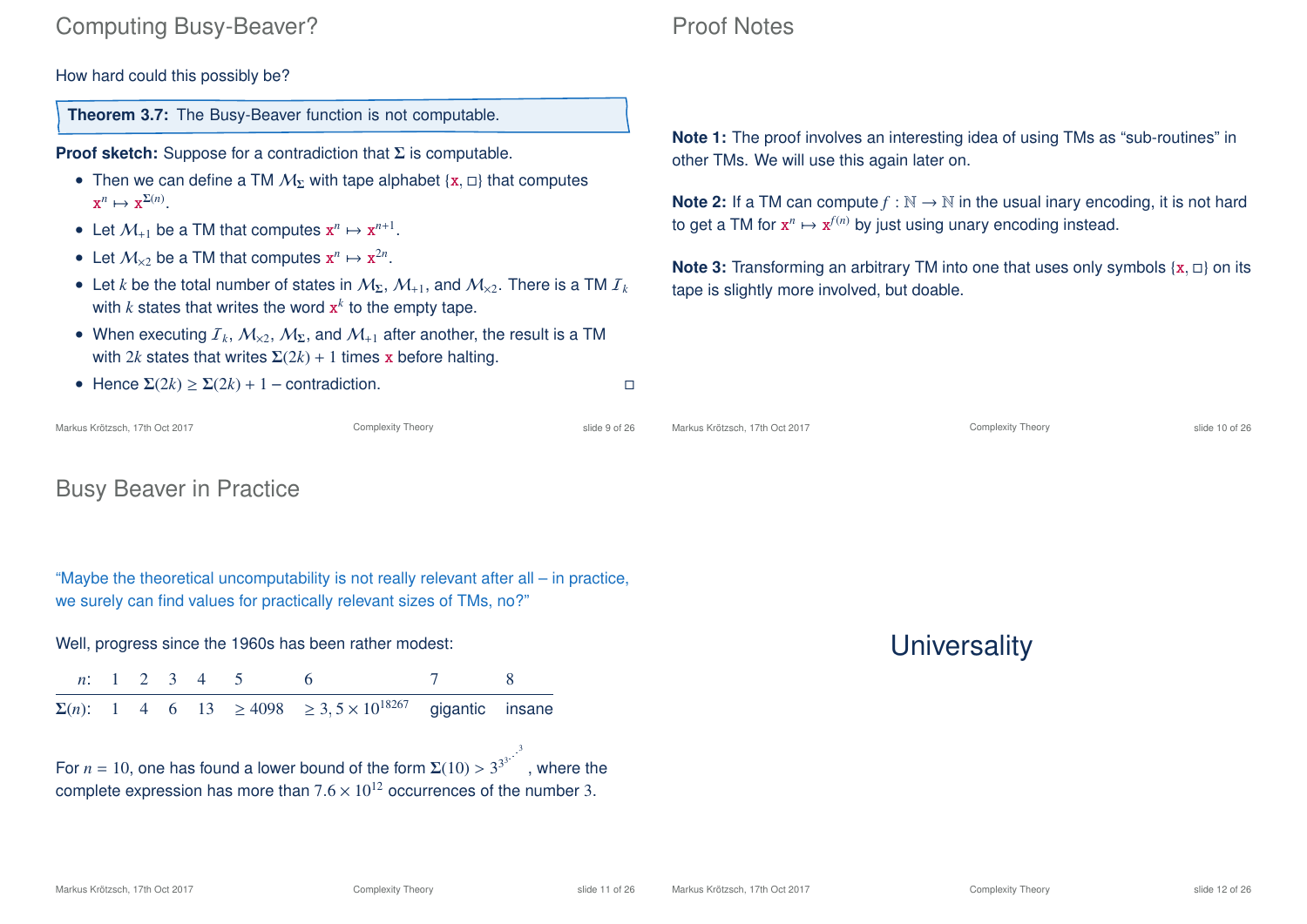## The Universal Machine

A first important observation of Turing was that TMs are powerful enough to simluate other TMs:

- Step 1: Encode Turing Machines M as words  $\langle M \rangle$
- Step 2: Construct a universal Turing Machine  $\mathcal{U}$ , which gets  $\langle \mathcal{M} \rangle$  as input and then simulates M

## Step 1: encoding Turing Machines

Any reasonable encxoding of a TM  $M = \langle Q, \Sigma, \Gamma, \delta, q_0, q_{\text{accept}}, q_{\text{reject}} \rangle$  is usable, e.g., the following (for DTMs):

- We use an alphabet  $\{0, 1, #\}$
- States are enumerated in any order (beginning with  $q_0$ ), and encoded in binary:
	- $Q = \{q_0, \ldots, q_n\} \rightsquigarrow \langle Q \rangle = \text{bin}(0) \# \cdots \# \text{bin}(n)$
- We also encode Γ and the directions {*R*, *L*} in binary
- A transition  $\delta(q_i, \sigma_n) = \langle q_j, \sigma_m, D \rangle$  is encoded as 5-tuple:  $enc(q_i, \sigma_n) = bin(i)$ #bin $(n)$ #bin $(j)$ #bin $(m)$ #bin $(D)$
- The transition function is encoded as a list of all these tuples, separated with  $\#\colon \langle \delta \rangle = (\text{enc}(q_i, \sigma_n) \# )_{q_i \in Q, \sigma_i \in \Gamma}$
- Combining everything, we set  $\langle M \rangle = \langle O \rangle \# \# \langle \Sigma \rangle \# \# \langle \overline{I} \rangle \# \# \langle \overline{I} \rangle \# \# \langle \overline{I} \rangle \# \{q_{reject}\}$

#### We can also encode arbitrary words to match this encoding:

• For a word  $w = a_1 \cdots a_\ell$  we define  $\langle w \rangle = \text{bin}(a_1) \# \cdots \# \text{bin}(a_\ell)$ 

Markus Krötzsch, 17th Oct 2017 **Complexity Theory** Complexity Theory slide 13 of 26

## Step 2: The Universal Turing Machine

#### We define the universal TM  $U$  as multi-tape TM:

- Tape 1: Input tape of  $\mathcal{U}$ : contains  $\langle \mathcal{M} \rangle$ ## $\langle w \rangle$
- Tape 2: Working tape of  $\mathcal U$
- Tape 3: Stores the state of the simulated TM
- Tape 4: Working tape of the simulated TM

#### The working principle of  $U$  is easily sketched:

- *U* validates the inpurt, copies  $\langle w \rangle$  to Tape 4, moves the head on Tape 4 to the start and initialises Tape 3 with bin(0) (i.e.,  $\langle q_0 \rangle$ ).
- In each step  $U$  reads an (encoded) symbol from the head position on Tape 4, and searches for the simulated state (Tape 3) a matching transition in  $\langle M \rangle$  on Tape 1 (w.l.o.g. assume that the final states of the encoded TM have no transitions):
	- Transition found: update state on Tape 3; replace the encoded symbol on Tape 4 by the new symbol; move the head on Tape 4 accordingly
	- Transition not found: if the state on Tape 3 is  $q_{\text{accept}}$ , then go to the final accepting state; else go to the final rejecting state

Markus Krötzsch, 17th Oct 2017 **Complexity Theory** Complexity Theory slide 14 of 26

## The Theory of Software

**Theorem 3.8:** There is a universal Turing Machine  $U$ , that, when given an input  $\langle M \rangle$ ## $\langle w \rangle$ , simulates the behaviour of a DTM M on *w*:

- If M halts on w, then U halts on  $\langle M \rangle$ ## $\langle w \rangle$  with the same result
- If M does not halt on w, then U does not halt on  $\langle M \rangle$ ## $\langle w \rangle$  either

Our construction is for DTMs that recognise languages ("Turing acceptors") – DTMs that compute partila functions can be simulated in a similar fashion.

Practical consequences:

- Universal computers are possible
- We don't have to buy a new computer for every application
- Software exists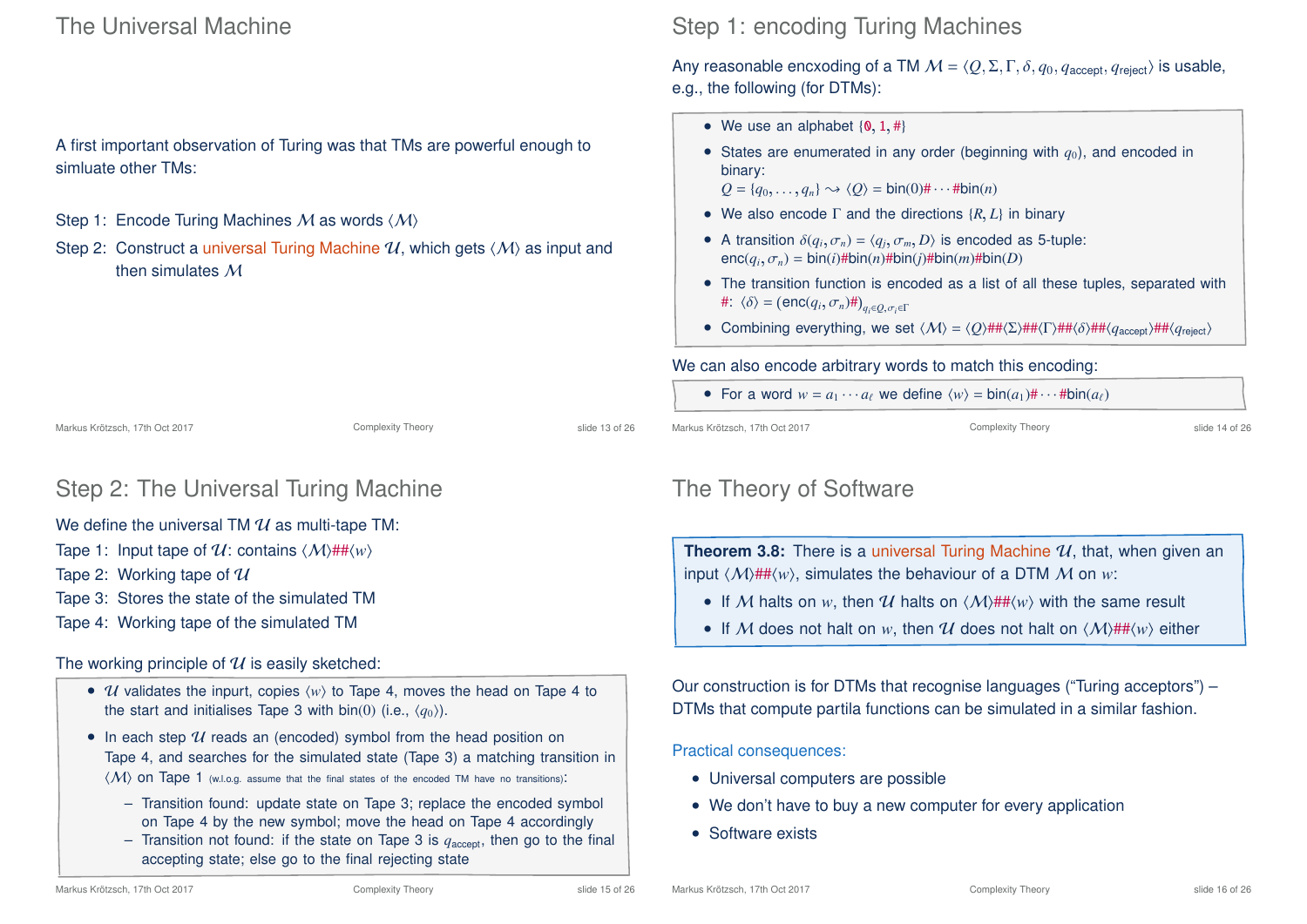# Undecidable Problems and Reductions

Markus Krötzsch, 17th Oct 2017 **Complexity Theory** Complexity Theory slide 17 of 26

**"Proof:"** The opposite would be too good to be true. Many unsolved problems

**Example 3.12:** Goldbach's Conjecture (Christian Goldbach, 1742) states that every even number  $n \geq 4$  is the sum of two primes. For instance,  $4 =$ 

## The Halting Problem

A classical undecidable problem:

**Definition 3.9:** The Halting Problem consists in the following question: Given a TM M and a word *w*, will M ever halt on input *w*?

We can fomulate the Halting Problem as a word problem by encoding M and *w*:

**Definition 3.10:** The Halting Problem is the word problem for the language

 $P_{\text{Half}} = \{ \langle \mathcal{M} \rangle \# \# \langle w \rangle \mid \mathcal{M} \text{ halts on input } w \},\$ 

where  $\langle M \rangle$  und  $\langle w \rangle$  are suitable encodings of M and w, for which ## can be used as separator.

#### Remark: Wrongly encoded inputs are rejected.

| Markus Krötzsch. 17th Oct 2017 |  |
|--------------------------------|--|
|--------------------------------|--|

Complexity Theory Slide 18 of 26

## Proof by "Diagonalisation"

**Theorem 3.11:** The Halting Problem **P**<sub>Halt</sub> is undecidable.

**Proof:** By contradiction: Suppose there is a decider H for the Halting Problem.

Then one can construct a TM  $D$  that does the following:

- (1) Check if the given input is a TM encoding  $\langle M \rangle$
- (2) Simulate H on input  $\langle M \rangle$ ## $\langle \langle M \rangle$ , that is, check if M halts on  $\langle M \rangle$
- (3) If yes, enter an infinite loop; if no, halt and accept

Will  $\mathcal D$  accept the input  $\langle \mathcal D \rangle$ ?

 $D$  halts and accepts if and only if  $D$  does not halt

#### Contradiction.

Many other important open problems could be solved in this way.

• Failure: Terminate with output "Goldbach was wrong!" The question "Will  $\mathcal A$  halt?" therefore is equivalent ot the question

**Theorem 3.11:** The Halting Problem  $P_{\text{Half}}$  is undecidable.

"'Proof"' by Intuition

could then be solved immediately.

• Success: Test the next even number

"Is Goldbach's conjecture wrong?"

 $2 + 2$  and  $100 = 47 + 53$ .

On can easily give an algorithm  $\mathcal A$  that verifies Goldbach's conjecture systematically by testing it for every even number starting with 4: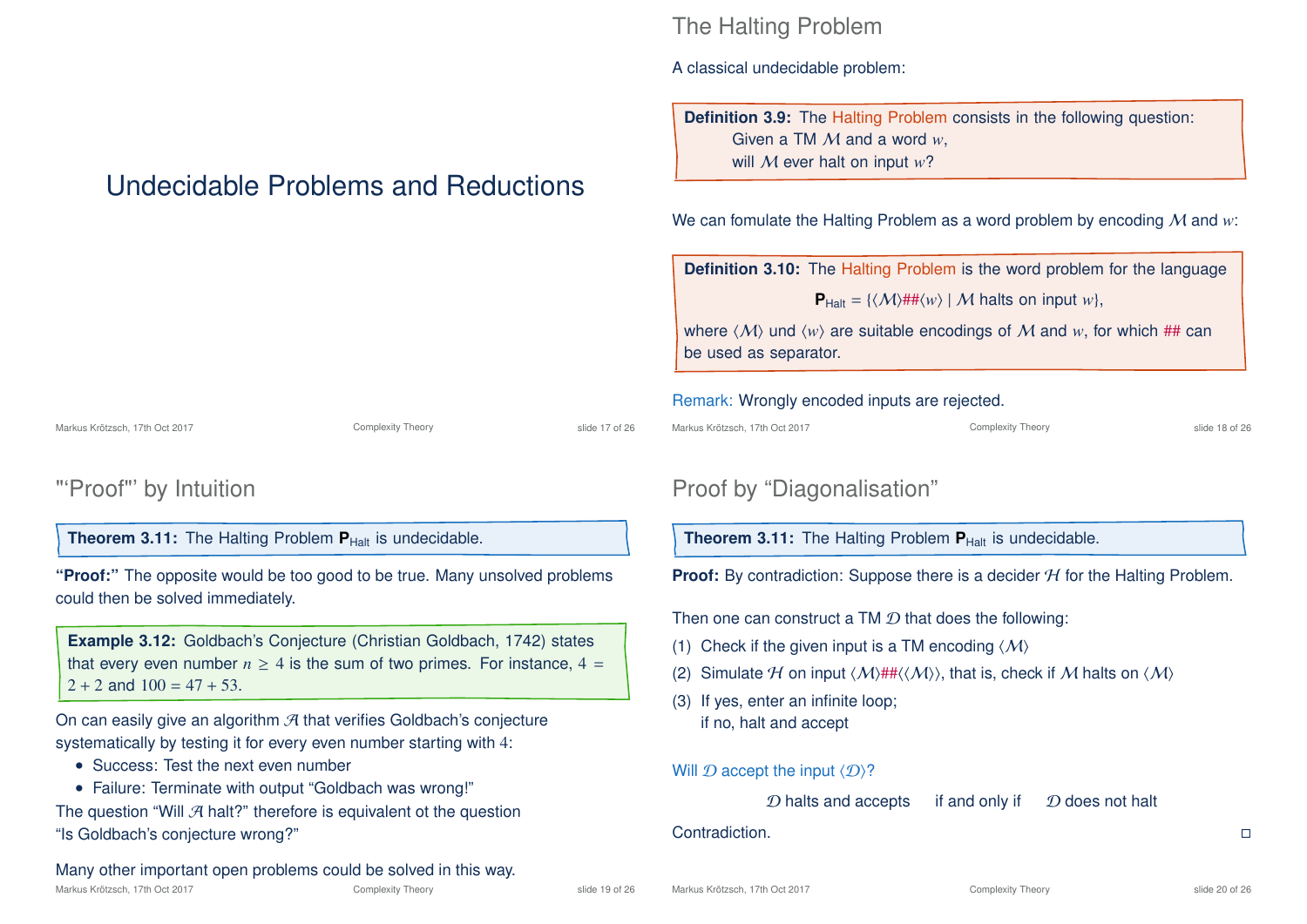## Proof by Reduction

**Theorem 3.11:** The Halting Problem  $P_{\text{Half}}$  is undecidable.

**Proof:** Suppose that the Halting Problem is decidable.

An algorithm:

- Input: natural number *k* (in binary)
- Iterate over all Turing machines M that have *k* states and tape alphabet  $\{x, \Box\}$ :
	- Decide if M halts on the empty input  $\varepsilon$ (possible if the Halting problem is decidable)
	- If yes, then simulate M on the empty input and, when M has halted, count the number of x on the tape (possible, since there are universal TMs)
- Output: the maximal number of x written.

This algorithm would compute the Busy-Beaver funktion  $\Sigma : \mathbb{N} \to \mathbb{N}$ .

| We have already shown that this is impossible – contradiction. |                   |                |
|----------------------------------------------------------------|-------------------|----------------|
| Markus Krötzsch, 17th Oct 2017                                 | Complexity Theory | slide 21 of 26 |

## **Oracles**

**Definition 3.15:** An Oracle Turing Machine (OTM) is a Turing machine M with a special tape, called the oracle tape, and distinguished states  $q_2$ ,  $q_{\text{ves}}$ , and  $q_{\text{no}}$ . For a language **O**, the oracle machine  $M^{\text{O}}$  can, in addition to the normal TM operations, do the following:

Whenever  $M^{\mathbf{0}}$  reaches  $q_2$ , its next state is  $q_{\text{ves}}$  if the content of the oracle tape is in  $\mathbf{O}$ , and  $q_{\text{no}}$  otherwise.

- The word problem for **O** might be very hard or even undecidable
- Nevertheless, asking the oracle always takes just one step
- For dramatic effect, we might assert that the contents of the oracle tape is consumed (emptied) during this mysterious operation. However, this does not usually make a difference to our results.

**Definition 3.16:** A problem **P** is Turing reducible to a problem **Q** (in Symbols:  $P \leq_T Q$ ), if **P** is decided by an OTM  $M^Q$  with oracle **Q**.

## Turing Reductions

Our previous proof constructs an algorithm for one task (Busy Beaver) by calling subroutines for another task (the Halting Problem)

This idea can be generalised:

**Informal Definition 3.13:** A problem **P** is Turing reducible to a problem **Q** (in Symbols:  $P \leq_T Q$ ), if **P** can be solved by a program that may call **Q** as a sub-program.

**Example 3.14:** Our proof uses a reduction of the Busy-Beaver computation to the Halting problem. Note that the subroutine might be called exponentially many times here.

To make this more formal, we need orcales.

Markus Krötzsch, 17th Oct 2017 **Complexity Theory** Complexity Theory slide 22 of 26

## Undecidability via Turing Reductions

One can use Turing recductions to show undecidability:

**Theorem 3.17:** If **P** is undecidable and  $P \leq_T Q$ , then **Q** is undecidable.

**Proof:** Via contrapositive: If **P**  $\leq_T$  **Q** and **Q** is decidable, then we can implement the OTM that shows  $P \leq_T Q$  as a regular TM, which shows that P is decidable.  $\Box$ 

Here is a small application:

**Theorem 3.18:** The language  $P_{\overline{H} \circ \overline{H}} = {\langle \langle M \rangle \# \# \langle w \rangle \mid M \text{ does not halt on } w}$ (the "Non-Halting Problem") is undecidable.

**Proof sketch:** Decide Halting by using  $P_{\text{Halt}}$  as an oracle and inverting the result. Check TM encoding first (wrong encodings are rejected by Halting and Non-Halting).